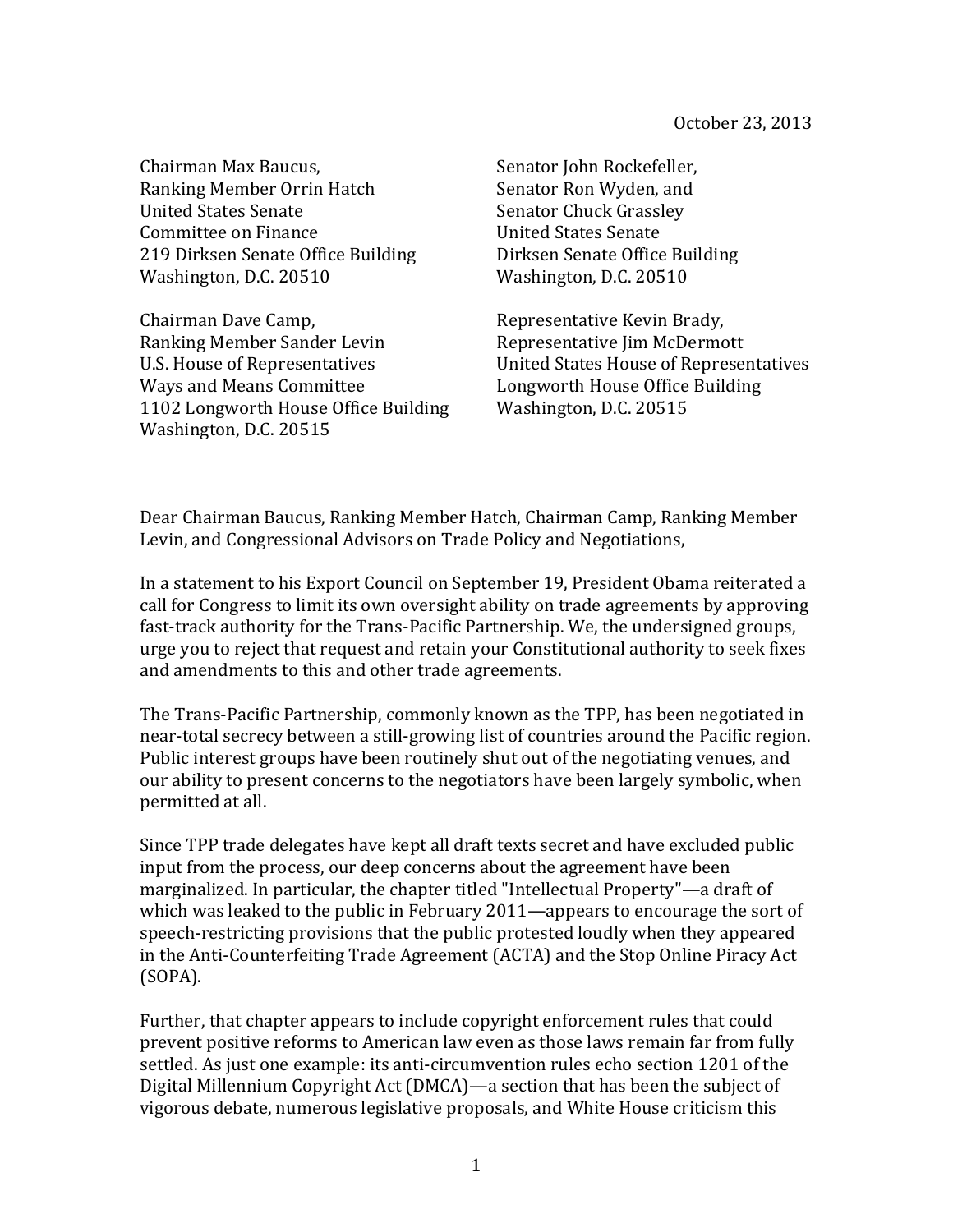year because of its effect on phone-unlocking. With Congress currently considering how this law should work for Americans, crystallizing such language in another trade agreement without any opportunity for debate, will only create more problems down the road.

The American public has a right to know the contents of the international agreements its government is crafting. Corporations cannot be the only interests represented in this agreement, since they do not advocate for policies that safeguard or even represent the interests of the public at large. Given the administration's complete lack of transparency in negotiating the TPP, it is vitally important that democratically elected representatives are at least given the opportunity to conduct a review and push for fixes.

To that end, we request that you oppose any legislation that would renew fast-track or trade promotion authority. Agreements such as the TPP require transparency and input from all affected stakeholders, and a fast-track process would not permit Congress to provide that essential feedback. The stakes for user's rights are too high, and the process has been too secretive, to allow the administration to enact an agreement without meaningful Congressional oversight.

Sincerely,



*Amnesty International Demand Progress*



*Electronic Frontier Foundation Free Press Action Fund*